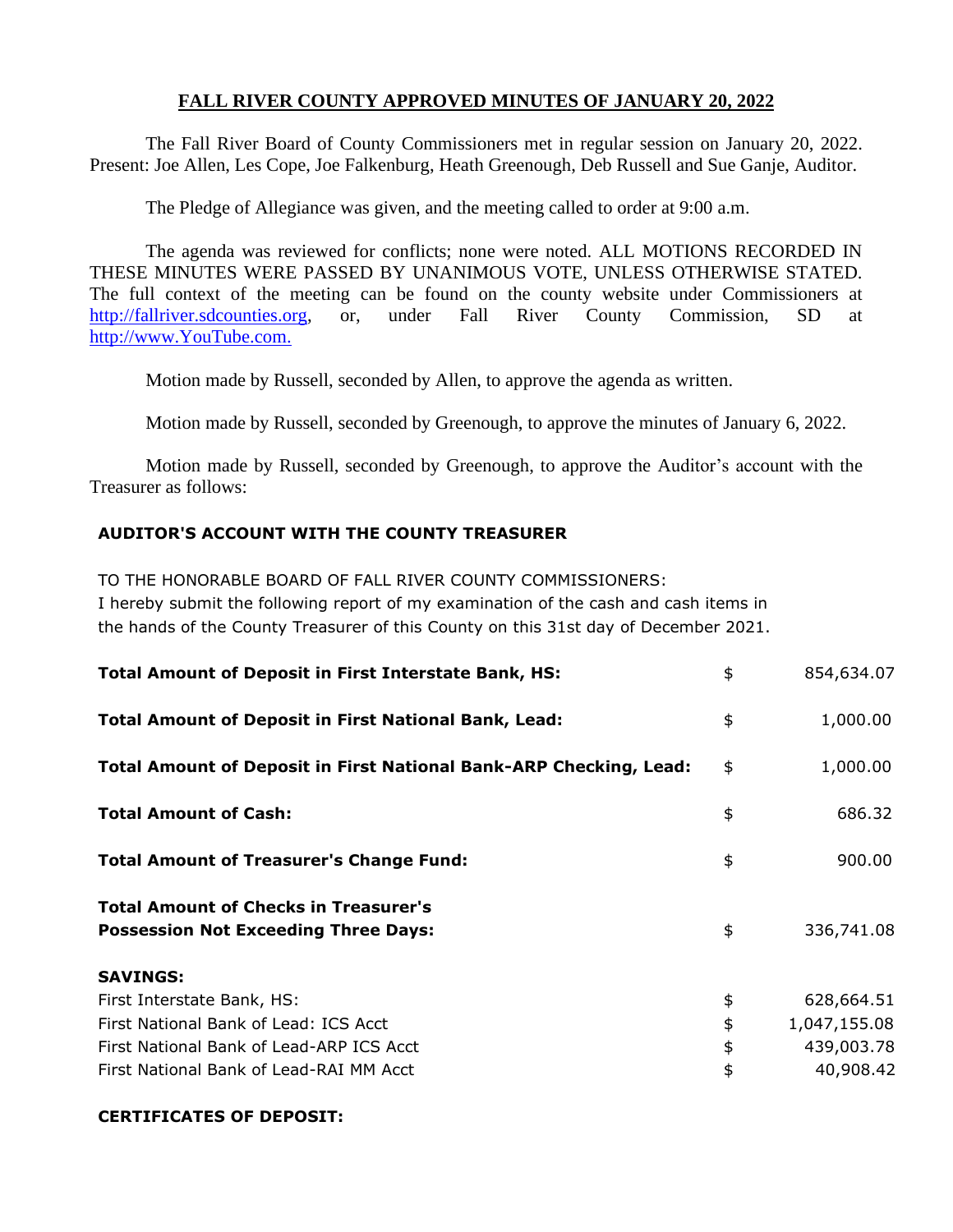| First Interstate, HS:                                                                                          |            |              | \$<br>788,864.24    |
|----------------------------------------------------------------------------------------------------------------|------------|--------------|---------------------|
| Black Hills Federal Credit Union, HS:                                                                          |            |              | \$<br>250,000.00    |
| Bank of the West, HS:                                                                                          |            |              | \$<br>544,992.10    |
| Schwab Treasury:                                                                                               |            |              | \$<br>275,368.82    |
| First National Bank, Lead:                                                                                     |            |              | \$<br>312,198.13    |
| Black Hills Community, Rapid City:                                                                             |            |              | \$<br>805,786.21    |
| Liberty National, Sioux Falls:                                                                                 |            |              | \$<br>4,047,710.43  |
| Itemized list of all items, checks and drafts that have<br>been in the Treasurer's possession over three days: |            |              |                     |
| Register of Deeds Change Fund:                                                                                 |            |              | \$<br>500.00        |
| Highway Petty Cash:                                                                                            |            |              | \$<br>20.00         |
| Election Petty Cash:                                                                                           |            |              | \$<br>15.00         |
| <b>RETURNED CHECKS:</b>                                                                                        |            |              |                     |
| Brun, Cyril                                                                                                    | 9/2/2020   |              | \$<br>806.60        |
| Caveye, Russell                                                                                                | 10/26/2020 |              | \$<br>64.77         |
| Lamont, Tim/Cheryl                                                                                             | 12/13/2021 |              | \$<br>6,992.06      |
|                                                                                                                |            | <b>TOTAL</b> | \$<br>10,384,011.62 |

Dated This 31st Day of December 2021.

/s/Sue Ganje, County Auditor of Fall River County

/s/Teresa Pullen, County Treasurer of Fall River County

| <b>County Monies</b>    | S  | 10,200,491.57 |
|-------------------------|----|---------------|
| Held for other Entities | \$ | 42,110.21     |
| Held in Trust           | \$ | 141,409.84    |
| <b>TOTAL</b>            | S. | 10,384,011.62 |

The Above Balance Reflects County Monies, Monies Held in Trust, and Monies Collected for and to be remitted to Other ENTITIES: SCHOOLS, TOWNS, AND STATE.

Motion made by Allen, seconded by Cope, to approve surplus to junk, Office Chair, #1977, Auditor's Office.

There were no applicants for county assistance.

Bob Evans, Sheriff, reported to the Board that there are 8 males and 2 females in the Fall River County Jail and 2 males in the Pennington County Jail, for a total of 12 inmates.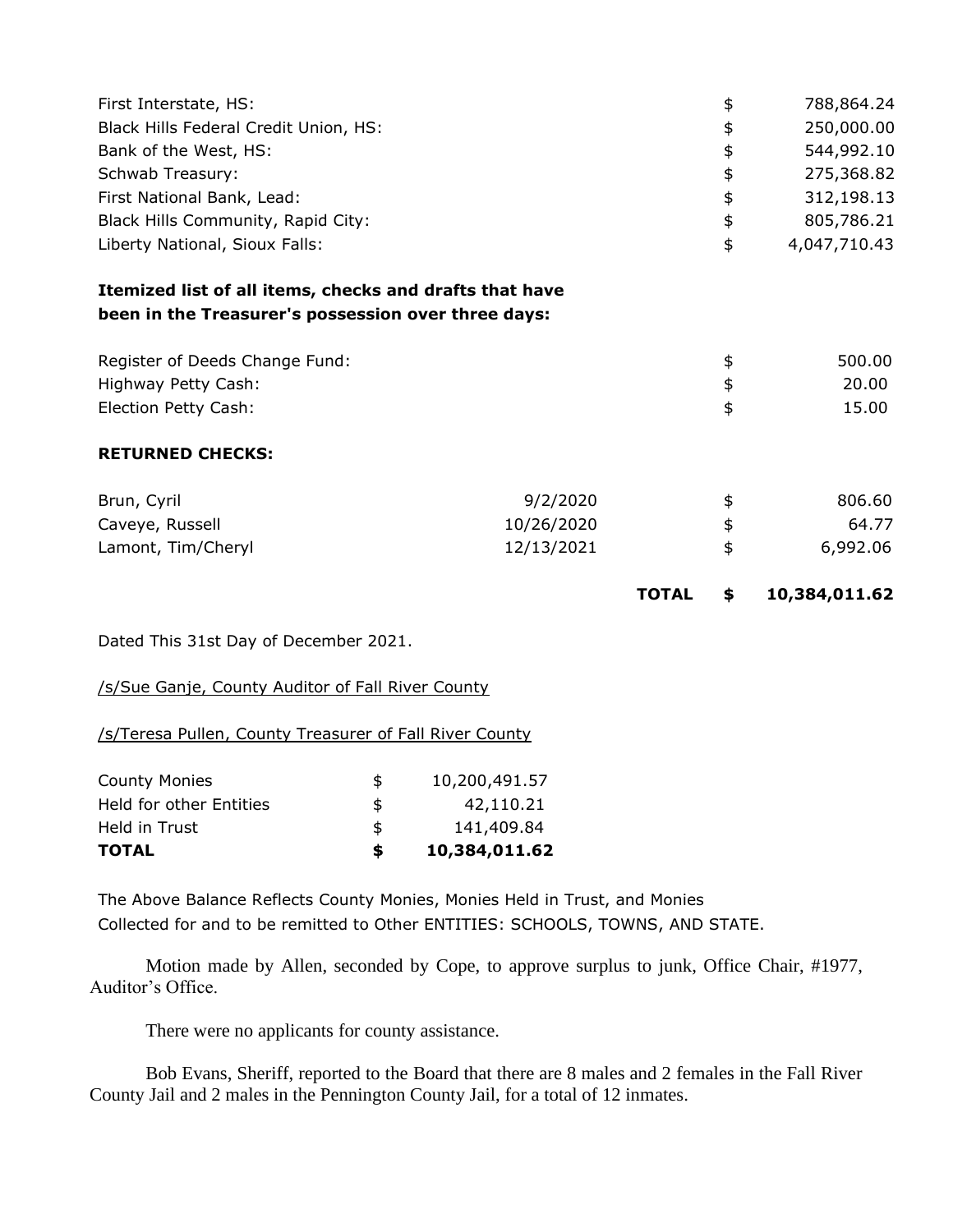Motion made by Allen, seconded by Russell, to approve Deputy Isnalawica Belt to conduct Control Tactics/Defensive Tactics training, February 10 and 11, 2022 and approve the purchase of Training equipment for Control Tactics/Defensive Tactics training in the amount of \$1,466.92.

Motion made by Allen, seconded by Russell, to send a letter of support from the Commissioners to change the SD 911 Dispatcher's classification from Class A to Class B in the SD Retirement System and authorize the Chairman to sign.

Evans reported that the pickup that was ordered February 4, 2021 is finally here; it will be equipped soon.

Frank Maynard, Emergency Management, met with the Board to report that COVID Test Kits will be arriving soon to be dispersed to fire departments, law enforcements, emergency management and the County health nurse. Discussion was also held on the SD Pipeline Training, and possible additional hazards and/or training for firefighters due to solar farms coming into the County. The L.E.P.C. grant for 2022 will be in the amount of \$1,793.38. Maynard reported on fires and incidents, and noted that Jim Poppen, Office of Emergency Mgt, will be at the next meeting to discuss mitigation grants. Lisa Pawlowski asked for grant information be shared with the Edgemont City Council.

Nina Steinmetz, Weed and Pest Supervisor, met with the Board. Motion made by Allen, seconded by Greenough, to approve travel for Steinmetz and board member Bob Novotny to attend the State Weed and Pest Convention, February 15 - February 18, 2022, Mitchell, SD. The estimated cost is \$900.00.

Erin McGlumphy, Extension, met with the Board to discuss programs through 4-H and Extension. The shooting sport program has resumed. The projects have started in the Extension Office to get ready for Achievement Days and enrollment is growing in all areas of 4-H. The 2022 Private Applicator Training will be an online course this year and will be available until Monday, October 31, 2022. There is no face to face training available at this time.

Dan Cullen, Veteran's Service Officer, met with the Board to present the 2021 4<sup>th</sup> quarter and year-end report, noting a total of \$601,239.57 in awards this quarter. Cullen spoke of initiating an amendment to SDCL 10-4-41, HB 1083, introduced by District 30 Representative Goodwin, on partial tax exemption of surviving spouses of certain veterans. Cullen also spoke on requesting a Freedom of Information investigation response from the VA Office of Inspector General on the closure of the Compensation exam office at the VA for 2 ½ months. Cullen discussed meeting with veterans and/or their dependents and referring veterans to residency in the State Veterans Home.

The Hearing for the Liquor License transfer was held as advertised. Motion made by Allen, seconded by Greenough, to approve the transfer of the Liquor (on and off sale) and Malt Beverage and SD Wine (on and off sale) Licenses, from Bob Azarski to Billie Besco for the Angostura Den, Inc.

Randy Seiler, Highway Superintendent, met with the Board. Motion made by Russell, seconded by Allen, to approve the purchase of 2 used One-Way Speed Plows for a total of \$50,000.00. With Cope and Greenough voting no, all others voting yes, by roll call vote, motion carried.

Seiler spoke of the MSHA training at the Mueller center in February; all highway department employees are required to attend. Discussion was held on annual bids for gravel and noting the need for an additional 100 tons. Seiler will bring back load limits to the next meeting, as well as the possibility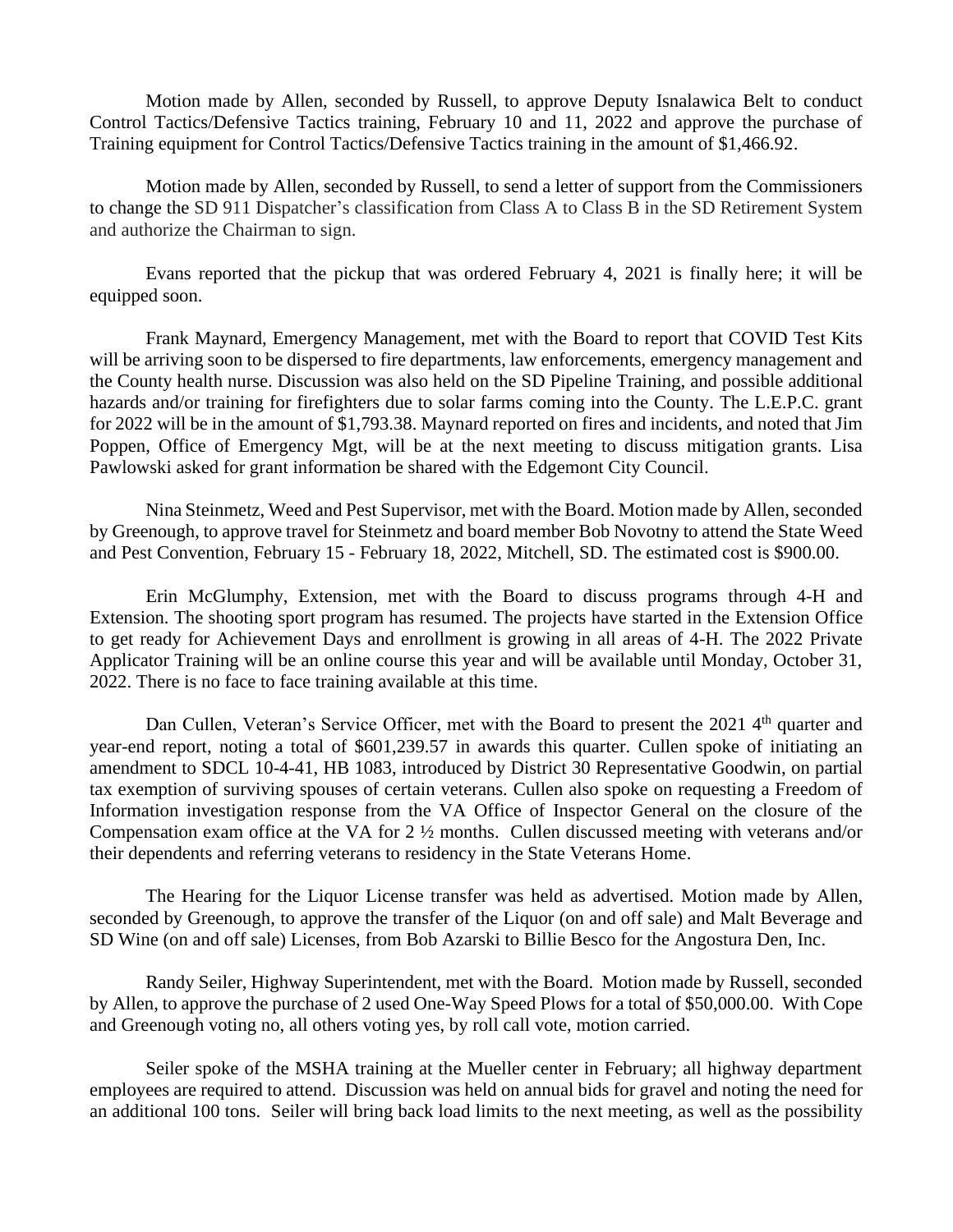of purchasing 1 to 2 new pickups for the highway department, he presented a list of the department's pickups and their mileage; purchase would be off of the state bids. Further discussion was held on the Argentine Township Bridge and the Igloo Bridge. Discussion was held on the piling of snow on the extended parking lot; noting that a seal on the ground asphalt would be good, and snow should be pushed back further.

Dave Weishaupl, Building Supervisor, met with the Board. Motion made by Allen, seconded Greenough, to approve the Golden West Quote for Guest Wireless update project, in the amount of \$1,979.25.

Motion made by Greenough, seconded by Allen, to approve the bills as follows:

| <b>GENERAL FUND</b>                 |                                  |            |
|-------------------------------------|----------------------------------|------------|
| AUDRA HILL CONSULTING, INC          | MI QMHP EVALUATION               | \$118.52   |
| A-Z SHREDDING INC                   | SHREDDING                        | \$68.50    |
| <b>BEHAVIOR MANAGEMENT SYSTEM</b>   | 2022 ANNUAL ALLOCATI             | \$7,500.00 |
| <b>BLACK HILLS CHEMICAL</b>         | <b>SUPPLY</b>                    | \$285.14   |
| CAMERON, GEORGE                     | <b>COURT REPORTER</b>            | \$101.20   |
| <b>CENTURY BUSINESS LEASING</b>     | <b>COPIER LEASE &amp; USAGE</b>  | \$269.63   |
| <b>CHEYENNE SANITATION</b>          | SANITATION COLLECTIO             | \$371.73   |
| <b>CORRECT RX PHARMACY SERV.</b>    | <b>INMATE PHARMACY</b>           | \$59.02    |
| <b>CULLIGAN SOFT WATER</b>          | RENTAL/SUPPLY                    | \$223.50   |
| DEAN SCHAEFER COURT REP             | <b>COURT REPORTER</b>            | \$42.00    |
| <b>FALL RIVER AUTO SUPPLY</b>       | <b>SUPPLY</b>                    | \$160.93   |
| FARRELL, FARRELL & GINSBACH         | <b>CAAF</b>                      | \$902.45   |
| <b>FALL RIVER COUNTY HERALD</b>     | <b>PUBLICATION</b>               | \$1,962.09 |
| FALL RIVER COUNTY TREASURER         | NONSUFFICIENT FUNDS              | \$871.37   |
| <b>GOLDEN WEST TECHNOLOGIES</b>     | IT SUPPORT/CONTRACT              | \$7,729.31 |
| <b>GOLDEN WEST</b>                  | PHONE BILL/LONG DIST             | \$2,147.25 |
| <b>HOT SPRINGS ACE HARDWARE</b>     | <b>SUPPLY</b>                    | \$281.70   |
| HOT SPRINGS AUTOMOTIVE              | <b>SUPPLY</b>                    | \$72.33    |
| <b>CITY OF HOT SPRINGS</b>          | <b>CITY WATER BILL</b>           | \$695.25   |
| LAKOTA CONTRACTING, INC.            | UNIFORM ALLOWANCE                | \$102.90   |
| LEWIS & CLARK BEHAVIORAL            | MI                               | \$184.00   |
| <b>MARCO</b>                        | <b>COPIER LEASE</b>              | \$176.20   |
| <b>MARTY'S TIRE &amp; AUTO BODY</b> | REPAIR/SERVICE                   | \$860.00   |
| MASTEL, BRUCE                       | DATABASE SETUP & MONITORING      | \$35.00    |
| MICROFILM IMAGING SYSTEMS           | <b>SCANNING EQUIP LEASE</b>      | \$202.50   |
| <b>MOCIC</b>                        | 2022 MEMBERSHIP                  | \$100.00   |
| NATIONAL SHERIFF ASSOCIATION        | 2022 MEMBERSHIP                  | \$68.00    |
| NELSON'S OIL & GAS INC.             | <b>UTILITY</b>                   | \$1,385.64 |
| QUADIENT FINANCE USA, INC           | <b>POSTAGE</b>                   | \$747.29   |
| NICHOLAS TOWING                     | <b>TOWING SERVICES</b>           | \$422.00   |
| PENNINGTON COUNTY JAIL              | <b>INMATE HOUSING PENNINGTON</b> | \$6,120.00 |
| POWELL, DEBRA J                     | <b>BLOOD DRAW</b>                | \$75.00    |
| SDAE4-HP                            | 2022 SDAE4-HP MEMBER             | \$120.00   |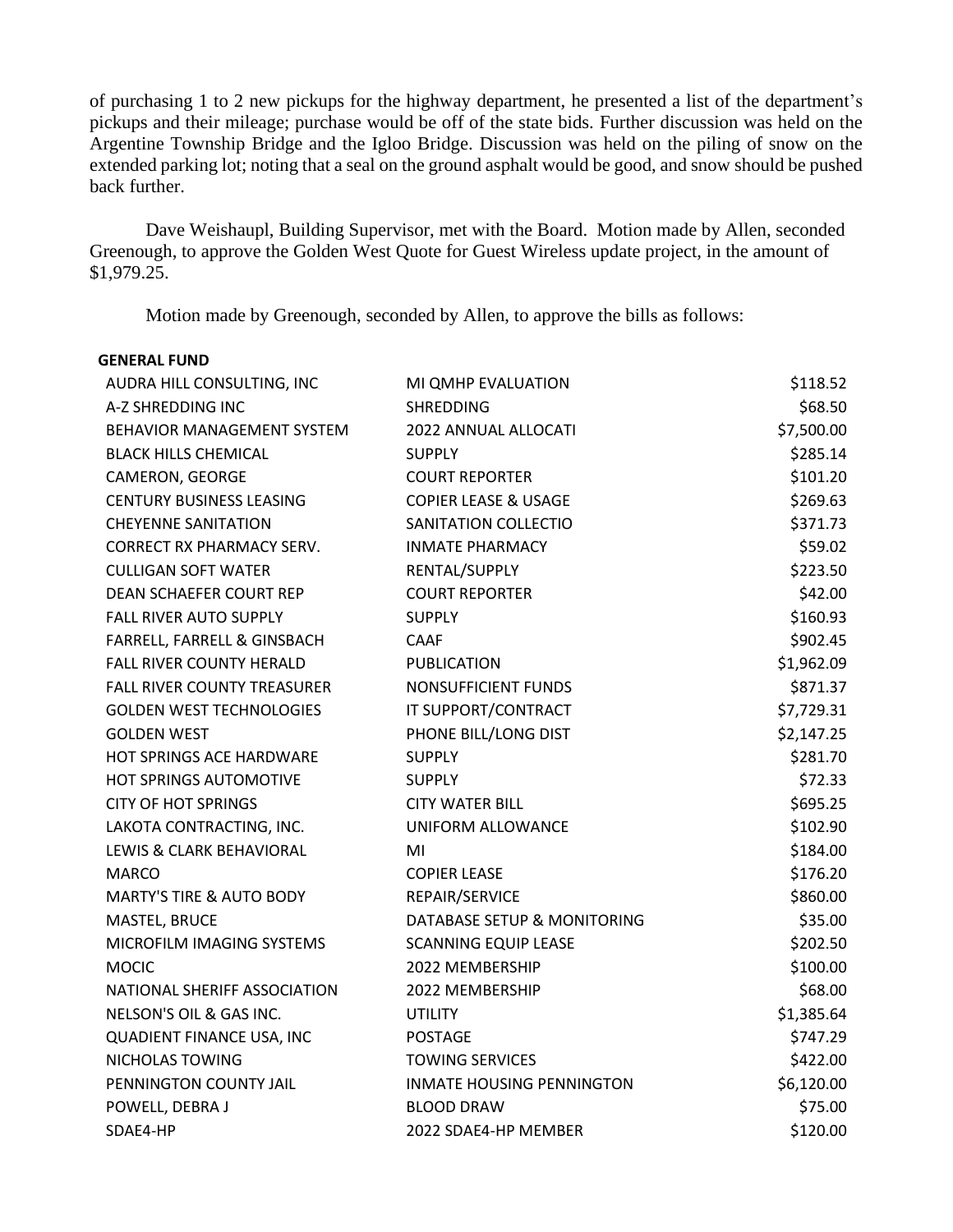| SD DEPT OF REVENUE                    | <b>AUTO/MI STATE REMITT</b>           | \$60.00     |
|---------------------------------------|---------------------------------------|-------------|
| SERVALL                               | <b>RUGS AND MATS SERVICE</b>          | \$671.17    |
| <b>OGLALA LAKOTA COUNTY</b>           | REIMBURSEMENT                         | \$35.95     |
| SOFTWARE SERVICES INC                 | SOFTWARE SERVICES                     | \$1,518.00  |
| SONNY'S SUPER FOODS                   | <b>SUPPLY</b>                         | \$107.04    |
| <b>WEED &amp; PEST CONFERENCE</b>     | <b>SUPPLY</b>                         | \$104.00    |
| <b>WESTERN FIRST AID &amp; SAFETY</b> | <b>1ST AID SUPPLIES</b>               | \$871.11    |
| WESTERN SD JUV SERV CTR               | <b>JUVENILE SERVICES</b>              | \$2,340.00  |
|                                       | TOTAL FOR GENERAL FUND                | \$40,167.72 |
| <b>COUNTY ROAD &amp; BRIDGE</b>       |                                       |             |
| <b>BILL'S HEATING</b>                 | NEW HEATER ARDMORE SHOP               | \$6,211.23  |
| <b>BOMGAARS</b>                       | <b>SUPPLY</b>                         | \$738.83    |
| <b>CHEYENNE SANITATION</b>            | SANITATION COLLECTIO                  | \$74.00     |
| <b>CITY OF EDGEMONT</b>               | <b>CITY OF EDGEMONT WAT</b>           | \$84.10     |
| <b>GOLDEN WEST TECHNOLOGIES</b>       | IT SUPPORT/CONTRACT                   | \$8.50      |
| <b>GOLDEN WEST</b>                    | PHONE BILL/LONG DIST                  | \$255.26    |
| HOT SPRINGS AUTOMOTIVE                | <b>SUPPLIES</b>                       | \$63.66     |
| <b>CITY OF HOT SPRINGS</b>            | <b>CITY WATER BILL</b>                | \$27.19     |
| <b>OLSON TOWING</b>                   | <b>TOWING</b>                         | \$185.50    |
| HI-D-WAY OIL & GAS                    | <b>UTILITY</b>                        | \$223.75    |
| <b>US POSTAL SERVICE</b>              | POST OFFICE BOX LEASE                 | \$160.00    |
| SD DEPT OF REV & REG.                 | <b>TITLE FEE</b>                      | \$21.20     |
| <b>WESTERN FIRST AID &amp; SAFETY</b> | <b>1ST AID SUPPLIES</b>               | \$118.89    |
|                                       | TOTAL COUNTY ROAD & BRIDGE            | \$8,172.11  |
| 911 SURCHARGE REIMBURSEMENT           |                                       |             |
| <b>GALLS</b>                          | UNIFORM ALLOWANCE                     | \$52.76     |
| <b>GOLDEN WEST TECHNOLOGIES</b>       | IT SUPPORT/CONTRACT                   | \$17.00     |
| <b>GOLDEN WEST</b>                    | PHONE BILL/LONG DISTANCE              | \$776.89    |
| OGLALA LAKOTA COUNTY                  | REIMBURSEMENT                         | \$14.38     |
| <b>WESTERN FIRST AID &amp; SAFETY</b> | <b>1ST AID SUPPLIES</b>               | \$94.28     |
|                                       | TOTAL FOR 911 SURCHARGE REIMBURSEMENT | \$955.31    |
| <b>EMERGENCY MANAGEMENT</b>           |                                       |             |
| <b>GOLDEN WEST TECHNOLOGIES</b>       | IT SUPPORT/CONTRACT                   | \$8.50      |
| <b>GOLDEN WEST</b>                    | PHONE BILL/LONG DIST                  | \$150.20    |
| <b>HOT SPRINGS ACE HARDWARE</b>       | <b>SUPPLY</b>                         | \$41.16     |
| <b>MARCO</b>                          | <b>COPIER LEASE</b>                   | \$38.90     |
| QUADIENT FINANCE USA, INC             | <b>POSTAGE</b>                        | \$1.06      |
| SONNEL TECHNOLOGIES, LLC              | SHERIFF VEHICLE COMP                  | \$26,947.42 |
|                                       | TOTAL FOR EMERGENCY MANAGEMENT        | \$27,187.24 |
| <b>M &amp; P RELIEF</b>               |                                       |             |
| MICROFILM IMAGING SYSTEMS             | <b>SCANNING EQUIP LEASE</b>           | \$165.00    |
| SOFTWARE SERVICES INC                 | SOFTWARE SERVICES                     | \$352.00    |
|                                       | <b>TOTAL FOR M &amp; P RELIEF</b>     | \$517.00    |
| <b>COURTHOUSE BUILDING FUND</b>       |                                       |             |
| PROTECTIVE TECHNOLOGIES               | <b>METAL DETECTOR</b>                 | \$3,885.15  |
|                                       |                                       |             |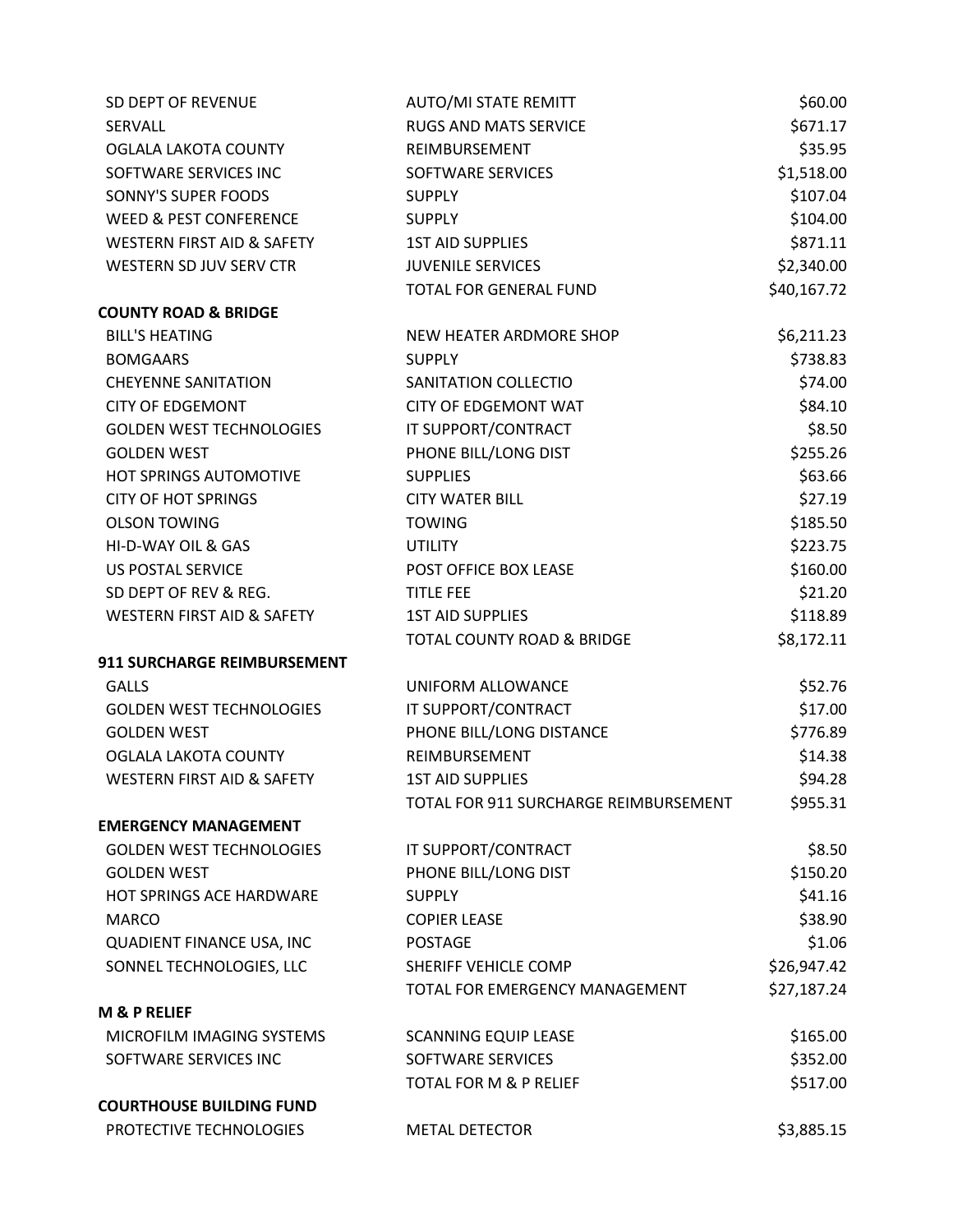Break was taken at 9:58 a.m. and the meeting reconvened at 10:07 a.m.

Public comment was heard from Joe Falkenburg stating that Trish Ladner's House Bill passed 10 to 3 in Committee; the next step would be to take it to the House floor. Additional comments were heard from Susan Henderson about the Department of Revenue's opposition. After further discussion, the Board decided that petitions needed to be turned into the Auditor's office by Monday, January 24, at 5 p.m.

Lily Heidebrink, Director of Equalization, and Stacey Martin, GIS, met with the Board to discuss Assessment Intentions for the pay 2023 valuations, and presented a Powerpoint on Fall River County's market increases. The information addressed the manual changes applied; the market increase; starting sales ratios; double sales and the needed residential increase to home and land. An example of subdivision sales showed needed bare land increases in order for market value to align with assessed value.

 It is predicted that residential homes in and around Hot Springs and Edgemont will see a 20 – 30% increase, with outlying areas seeing a  $10 - 20%$  increase. Three properties sold twice between the months of March and May; those three saw an average market increase of 37%. State law requires that the county sales ratio be between 85 - 100%. Heidebrink and Martin both stressed the importance of staying close in range to last year's ratio of 92%.

John McBride, Andersen Engineers, met with the Board. Motion made by Allen, seconded by Russell, to approve the follow resolution:

# **FALL RIVER COUNTY RESOLUTION #2022-05**

## **A Plat of BR Tract, located in the SE1/4SW1/4 of Section 27, T7S, R6E, BHM, Fall River County, South Dakota**

# **Formerly Tract B and Tract C**

WHEREAS, there has been presented to the County Commissioners of Fall River County, South Dakota, the within plat of the above described lands, and it appearing to this Board that the system of streets conforms to the system of streets of existing plats and section lines of the county; adequate provision is made for access to adjacent unplatted lands by public dedication or section line when physically accessible; all provisions of the county subdivision regulations have been complied with; all taxes and special assessments upon the property have been fully paid; and the plat and survey have been lawfully executed; now and therefore,

BE IT RESOLVED that said plat is hereby approved in all respects.

Dated this 20th day of January, 2022.